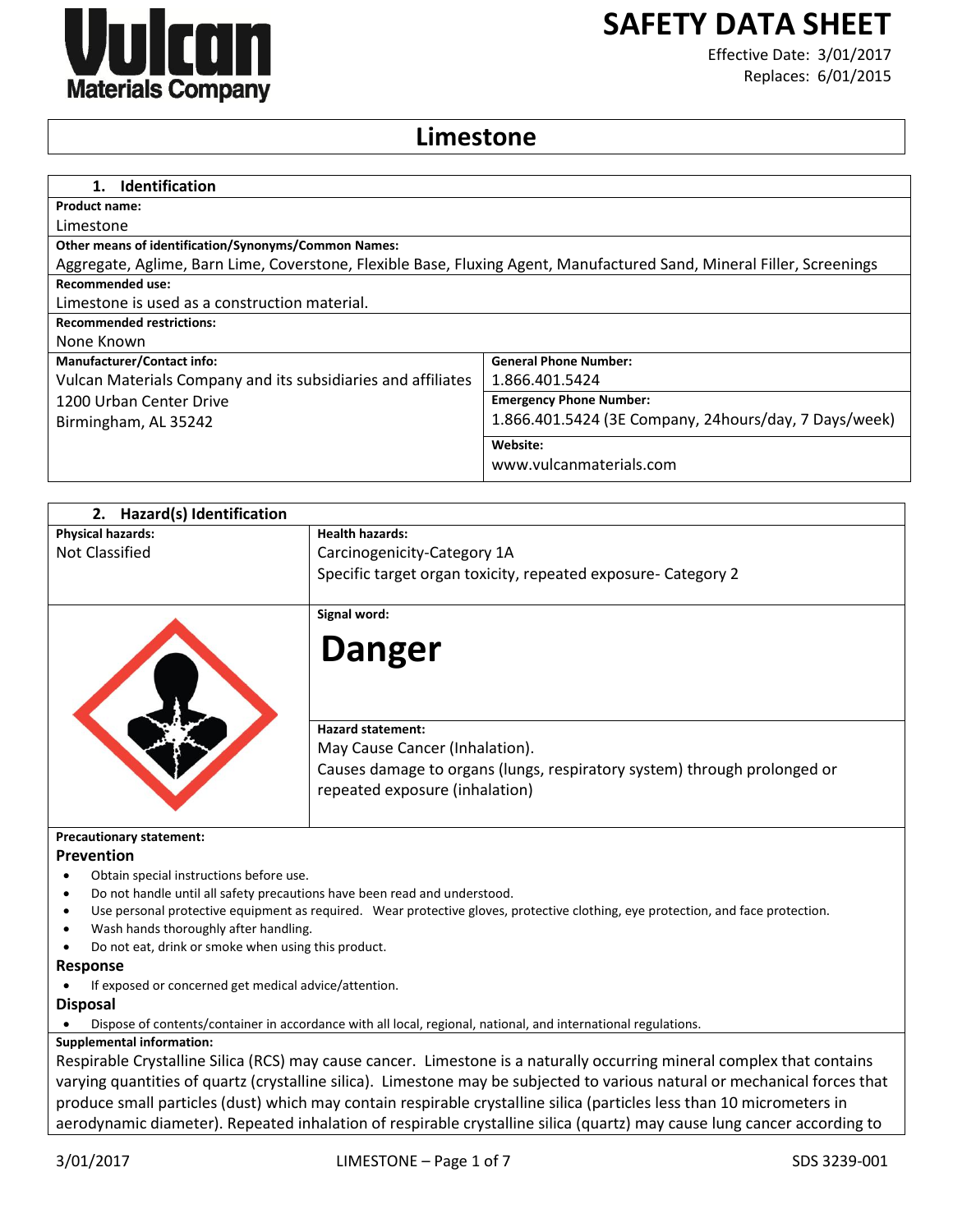IARC, NTP; ACGIH states that it is a suspected cause of cancer. Other forms of RCS (e.g., tridymite and cristobalite) may also be present or formed under certain industrial processes.

| 3. Composition/information on ingredients |                   |     |
|-------------------------------------------|-------------------|-----|
| <b>Chemical name</b>                      | <b>CAS number</b> | %   |
| Limestone                                 | 1317-65-3         | 100 |
| Quartz (crystalline silica)               | 14808-60-7        |     |

# **4. First-aid measures**

**Inhalation:**

Remove to fresh air. Dust in throat and nasal passages should clear spontaneously. Contact a physician if irritation persists or if breathing is difficult.

**Eyes:**

Immediately flush eye(s) with plenty of clean water for at least 15 minutes, while holding the eyelid(s) open.

Occasionally lift the eyelid(s) to ensure thorough rinsing. Beyond flushing, do not attempt to remove material from eye(s). Contact a physician if irritation persists or later develops.

**Skin:**

Wash affected areas thoroughly with mild soap and fresh water. Contact a physician if irritation persists.

**Ingestion:**

If person is conscious do not induce vomiting. Give large quantity of water and get medical attention. Never attempt to make an unconscious person drink.

**Most important symptoms/effects, acute and delayed:**

Dust may irritate the eyes, skin, and respiratory tract. Breathing respirable crystalline silica-containing dust for prolonged periods in the workplace can cause lung damage and a lung disease called silicosis. Symptoms of silicosis may include (but are not limited to) shortness of breath, difficulty breathing with or without exertion; coughing; diminished work capacity; diminished chest expansion; reduction of lung volume; right heart enlargement and/or failure.

**Indication of immediate medical attention and special treatment needed:**

Not all individuals with silicosis will exhibit symptoms of the disease. However, silicosis can be progressive and symptoms can appear even years after exposures have ceased. Persons with silicosis have an increased risk of pulmonary tuberculosis infection.

# **For emergencies contact 3E Company at 1.866.401.5424 (24 hours/day, 7 days/week).**

# **5. Fire-fighting measures**

**Suitable extinguishing media:**

This product is not flammable. Use fire-extinguishing media appropriate for surrounding materials.

**Unsuitable extinguishing media:**

None known.

**Specific hazards arising from the chemical:**

Contact with powerful oxidizing agents may cause fire and/or explosions (see section 10 of SDS).

**Special protective equipment and precautions for firefighters:**

Use protective equipment appropriate for surrounding materials.

**Fire-fighting equipment/instructions:**

No unusual fire or explosion hazards noted. Not a combustible dust.

**Specific methods:**

The presence of this material in a fire does not hinder the use of any standard extinguishing medium. Use extinguishing medium for surrounding fire.

# **6. Accidental release measures**

**Personal precautions, protective equipment and emergency procedures:**

Persons involved in cleanup processes should first observe precautions (as appropriate) identified in Section 8 of this SDS. **For emergencies, contact 3E Company at 1-866-401-5424 (24 hours/day, 7 days/week)**.

**Environmental precautions:**

Prevent from entering into sewers or drainage systems where it can harden and clog flow.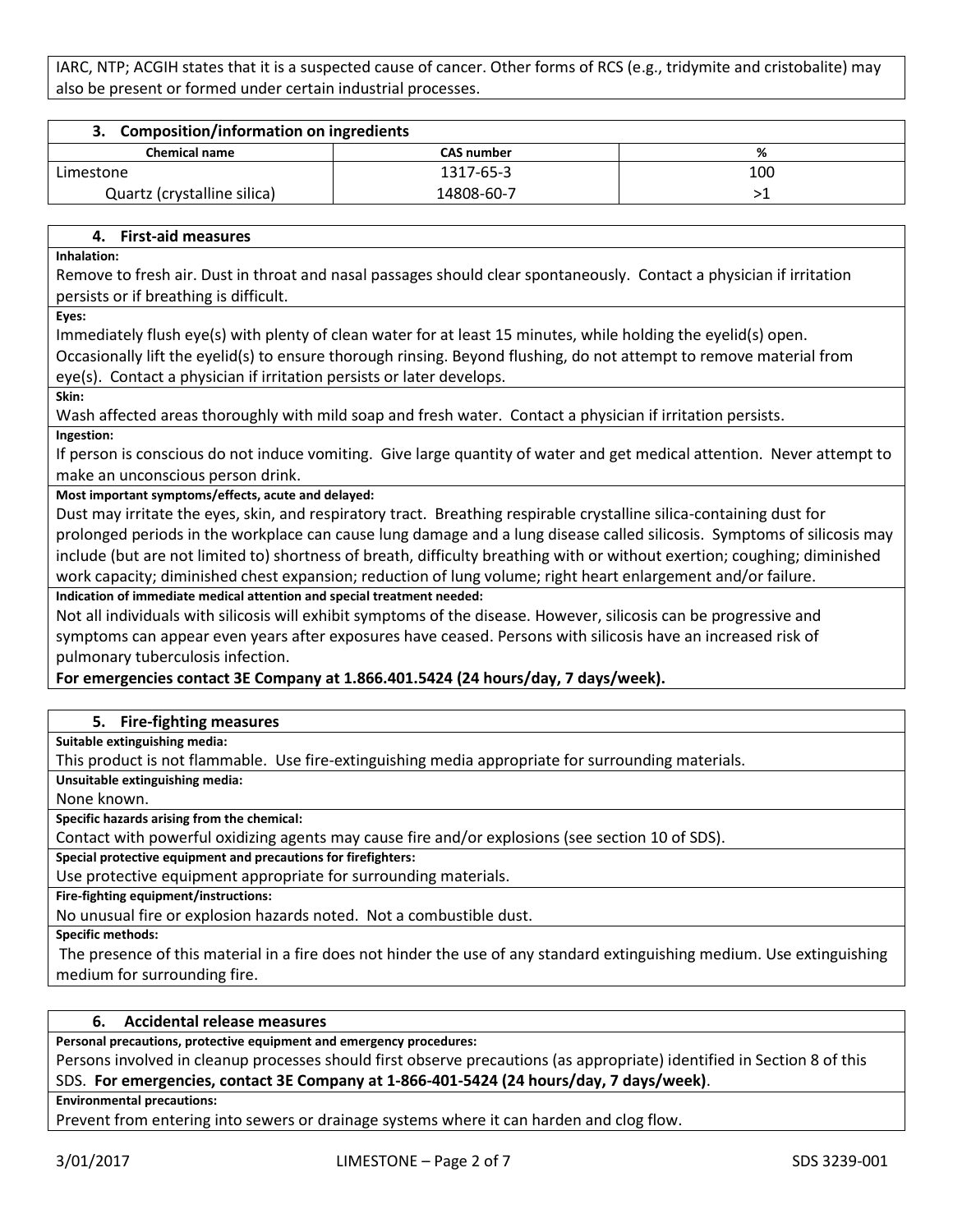### **Methods and materials for containment and cleaning up:**

Spilled material, where dust is generated, may overexpose cleanup personnel to respirable crystalline silica-containing dust. Do not dry sweep or use compressed air for clean-up. Wetting of spilled material and/or use of respiratory protective equipment may be necessary.

# **7. Handling and storage**

#### **Precautions for safe handling:**

Respirable crystalline silica-containing dust may be generated during processing, handling, and storage. Use personal protection and controls identified in Section 8 of this SDS as appropriate.

#### **Conditions for safe storage, including any incompatibilities:**

Do not store near food, beverages, or smoking materials.

#### **8. Exposure controls/personal protection**

#### **Legend:**

NE = Not Established; PEL = Permissible Exposure Limit; TLV = Threshold Limit Value; REL = Recommended Exposure Limit; OSHA = Occupational Safety and Health Administration; MSHA = Mine Safety and Health Administration; NIOSH = National Institute for Occupational Safety and Health; ACGIH = American Conference of Governmental Industrial Hygienists

|                                                                              | <b>OSHA/MSHA</b>                                                                                                                                  | <b>ACGIH</b>                                | <b>NIOSH</b>                              |
|------------------------------------------------------------------------------|---------------------------------------------------------------------------------------------------------------------------------------------------|---------------------------------------------|-------------------------------------------|
| Component                                                                    | <b>PEL</b>                                                                                                                                        | <b>TLV</b>                                  | <b>REL</b>                                |
| Limestone (Calcium Carbonate)                                                | 15 mg/m <sup>3</sup> (total dust)                                                                                                                 | 10 mg/m <sup>3</sup> (total dust as calcium | 15 mg/m <sup>3</sup> (total dust)         |
|                                                                              | 5 mg/m <sup>3</sup> (respirable fraction)                                                                                                         | carbonate)                                  | 5 mg/m <sup>3</sup> (respirable fraction) |
| Respirable dust containing silica                                            | 10 mg/m <sup>3</sup> ÷ (% silica + 2)                                                                                                             | Use Respirable Silica TLV                   | Use Respirable Silica REL                 |
| Total dust containing silica                                                 | MSHA: 30 mg/m <sup>3</sup> ÷ (% silica + 3)                                                                                                       | <b>NE</b>                                   | <b>NE</b>                                 |
| Respirable Crystalline Silica (quartz)                                       | OSHA: $0.05 \text{ mg/m}^3$ (PEL)<br>OSHA: $0.025$ mg/m <sup>3</sup> (Action Level)<br>MSHA: Use Respirable Dust<br>containing Silica PEL (above) | 0.025 mg/m <sup>3</sup>                     | 0.05 mg/m <sup>3</sup>                    |
| Respirable Tridymite and Cristobalite<br>(other forms of crystalline silica) | OSHA: Use respirable crystalline<br>silica PEL<br>MSHA: 1/2 of respirable dust<br>containing silica PEL                                           | 0.025 mg/m <sup>3</sup>                     | 0.05 mg/m <sup>3</sup>                    |

#### **Exposure Guidelines:**

Total dust containing silica, respirable silica-containing dust and respirable crystalline silica (quartz) levels should be monitored regularly to determine worker exposure levels. Exposure levels in excess of allowable exposure limits should be reduced by all feasible engineering controls, including (but not limited to) wet suppression, ventilation, process enclosure, and enclosed employee workstations.

**Engineering Controls:**

Activities that generate dust require the use of general ventilation, local exhaust and/or wet suppression methods to maintain exposures below allowable exposure limits.

**Eye Protection:**

Safety glasses with side shields should be worn as minimum protection. Dust goggles should be worn when excessively (visible) dusty conditions are present or are anticipated.

#### **Skin Protection (Protective Gloves/Clothing):**

Use gloves to provide hand protection from abrasion. In dusty conditions, use long sleeve shirts. Wash work clothes after each use.

# **Respiratory Protection:**

All respirators must be NIOSH-approved for the exposure levels present. (See NIOSH Respirator Selection Guide). The need for respiratory protection should be evaluated by a qualified safety and health professional. Activities that generate dust require the use of an appropriate dust respirator where dust levels exceed or are likely to exceed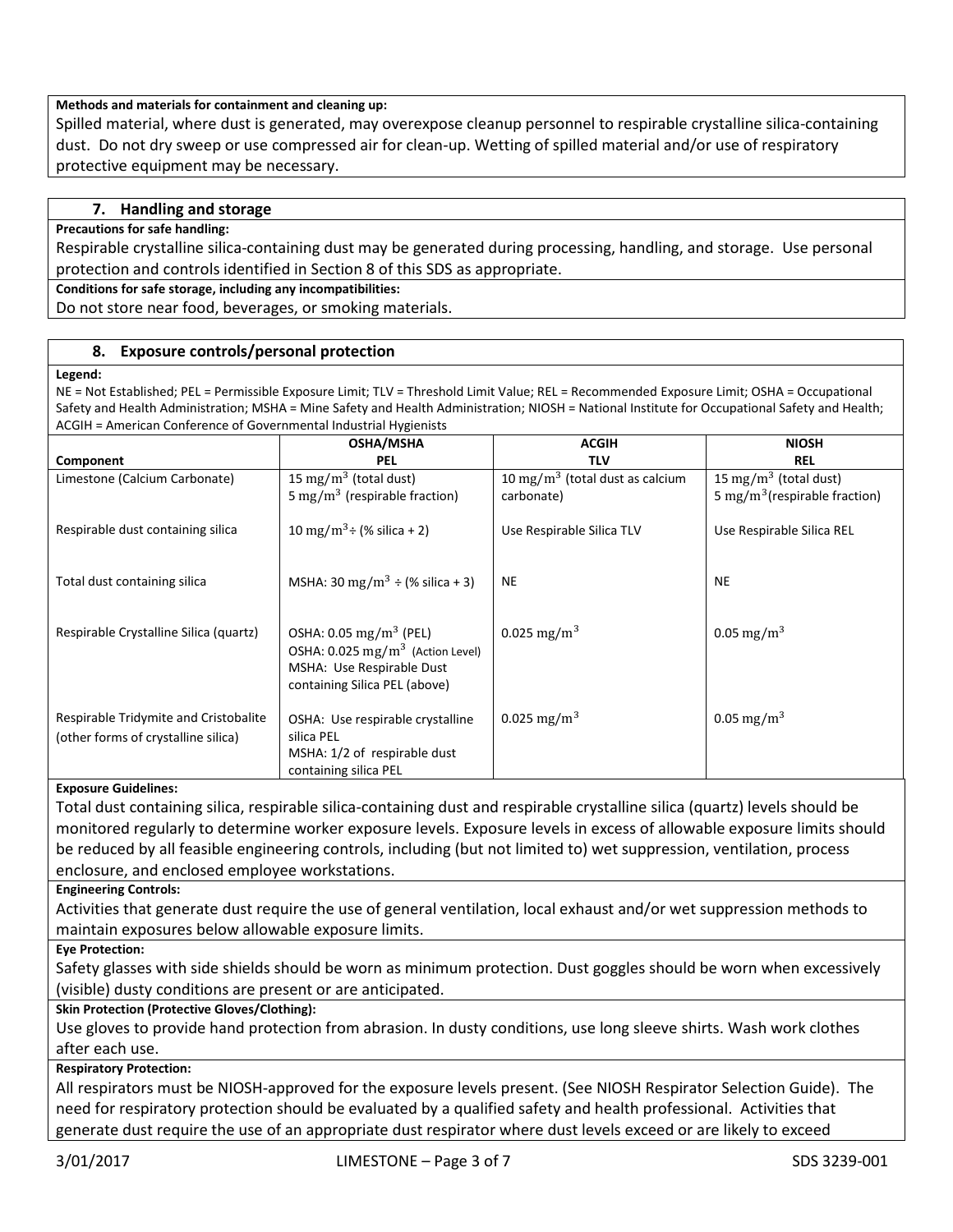allowable exposure limits For respirable silica-containing dust levels that exceed or are likely to exceed an 8-hour time weighted average (TWA) of 0.25  $\rm mg/m^3$ , a high efficiency particulate filter respirator must be worn at a minimum; however, if respirable silica-containing dust levels exceed or are likely to exceed an 8-hour TWA of 1.25 mg/m<sup>3</sup> an airpurifying, full-face respirator or equivalent is required. Respirator use must comply with applicable MSHA (42 CFR 84) or OSHA (29 CFR 1910.134) standards, which include provisions for a user training program, respirator inspection, repair and cleaning, respirator fit testing, medical surveillance and other requirements.

# **9. Physical and chemical properties**

| Appearance:                                                                    |                                          |                                               |  |
|--------------------------------------------------------------------------------|------------------------------------------|-----------------------------------------------|--|
| Angular gray, white and tan particles ranging in size from powder to boulders. |                                          |                                               |  |
| Odor:                                                                          | PH:                                      | <b>Decomposition temperature:</b>             |  |
| No odor.                                                                       | Not applicable                           | Not applicable                                |  |
| Melting point/freezing point:                                                  | Initial boiling point and boiling range: | Flash point:                                  |  |
| Not applicable                                                                 | Not applicable                           | Non-combustible                               |  |
| <b>Evaporation rate:</b>                                                       | Flammability:                            | Upper/lower flammability or explosive limits: |  |
| Not applicable                                                                 | Not applicable                           | Not applicable                                |  |
| Vapor pressure:                                                                | <b>Relative density:</b>                 | Solubility:                                   |  |
| Not applicable                                                                 | Not applicable                           | 0                                             |  |
| Partition coefficient: n-octanol/water.                                        | <b>Autoignition temperature:</b>         | Specific Gravity (H2O = 1):                   |  |
| Not applicable                                                                 | Not applicable                           | $2.4 - 2.85$                                  |  |

# **10. Stability and reactivity**

#### **Reactivity:**

Not reactive under normal use.

**Chemical stability:**

Stable under normal temperatures and pressures.

**Possibility of hazardous reactions:**

None under normal use.

**Conditions to avoid (e.g., static discharge, shock or vibration):**

Contact with incompatible materials should be avoided (see below). See Sections 5 and 7 for additional information.

# **Incompatible materials:**

Silica ignites on contact with fluorine and is incompatible with acids, aluminum, ammonium salts and magnesium. Silica reacts violently with powerful oxidizing agents such as fluorine, boron trifluoride, chlorine trifluoride, manganese trifluoride, and oxygen difluoride yielding possible fire and/or explosions. Silica dissolves readily in hydrofluoric acid producing a corrosive gas – silicon tetrafluoride.

**Hazardous decomposition products:**

Respirable crystalline silica-containing dust may be generated. When heated, quartz is slowly transformed into tridymite (above 860°C/1580°F) and cristobalite (above 1470°C/2678°F). Both tridymite and cristobalite are other forms of crystalline silica.

#### **11. Toxicological information**

**Primary Routes of Exposure:**

Inhalation and contact with the eyes and skin.

**Symptoms related to the physical, chemical, toxicological characteristics**

**Inhalation:**

Dusts may irritate the nose, throat and respiratory tract by mechanical abrasion. Coughing sneezing and shortness of breath may occur.

Symptoms of silicosis may include (but are not limited to) shortness of breath, difficulty breathing with or without exertion; coughing; diminished work capacity; diminished chest expansion; reduction of lung volume; right heart enlargement and/or failure. Persons with silicosis have an increased risk of pulmonary tuberculosis infection.

#### **Eye Contact:**

Dust particles can scratch the eye causing tearing, redness, a stinging or burning feeling, or swelling of the eyes with blurred vision.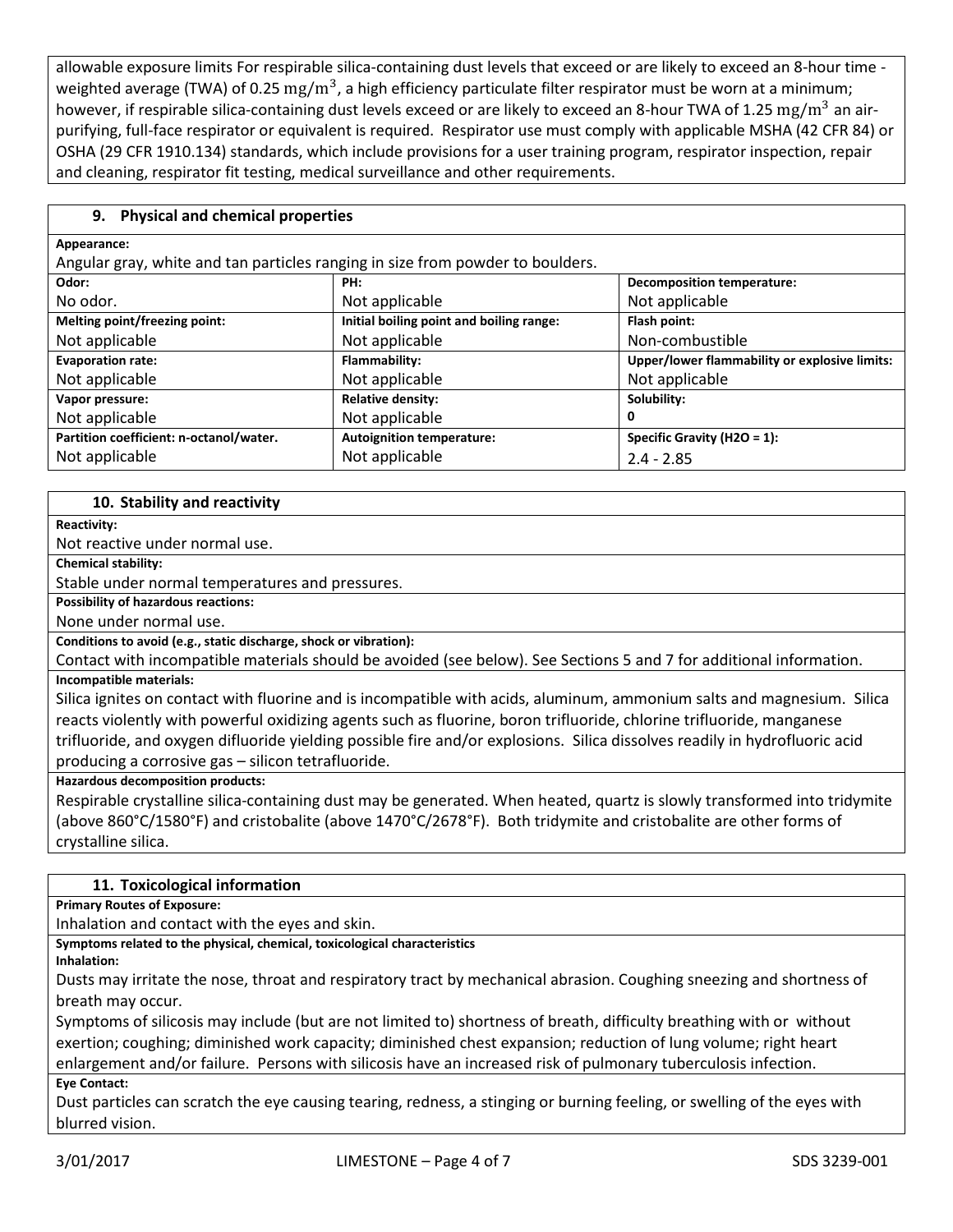#### **Skin Contact:**

Dust particles can scratch and irritate the skin with redness, an itching or burning feeling, swelling of the skin, and/or rash.

#### **Ingestion:**

Expected to be practically non-toxic. Ingestion of large amounts may cause gastrointestinal irritation including nausea, vomiting, diarrhea, and blockage.

#### **Medical Conditions Aggravated by Exposure:**

Irritated or broken skin increases chance of contact dermatitis. Pre-existing medical conditions that may be aggravated by exposure include disorders of the eye, skin and lung (including asthma and other breathing disorders). Smoking tobacco will impair the ability of the lungs to clear themselves of dust.

**Delayed and immediate effects and also chronic effects from short- and long-term exposure:**

Prolonged overexposure to respirable dusts in excess of allowable exposure limits can cause inflammation of the lungs leading to possible fibrotic changes, a medical condition known as pneumoconiosis.

Prolonged and repeated overexposure to high levels of respirable crystalline silica-containing dust may cause a chronic form of silicosis, an incurable lung disease that may result in permanent lung damage or death. Chronic silicosis generally occurs after 10 years or more of overexposure; a more accelerated type of silicosis may occur between 5 and 10 years of higher levels of prolonged and repeated overexposure. In early stages of silicosis, not all individuals will exhibit symptoms (signs) of the disease. However, silicosis can be progressive, and symptoms can appear at any time, even years after exposure has ceased.

Repeated overexposures to very high levels of respirable crystalline silica for periods as short as six months may cause acute silicosis. Acute silicosis is a rapidly progressive, incurable lung disease that is typically fatal. Symptoms include (but are not limited to): shortness of breath, cough, fever, weight loss, and chest pain.

Respirable dust containing newly broken crystalline silica particles has been shown to be more hazardous to animals in laboratory tests than respirable dust containing older crystalline silica particles of similar size. Respirable crystalline silica particles which had aged for sixty days or more showed less lung injury in animals than equal exposures to respirable dust containing newly broken particles of respirable crystalline silica.

There are reports in the literature suggesting that excessive respirable crystalline silica exposure may be associated with autoimmune disorders and other adverse health effects involving the kidney. In particular, the incidence of scleroderma (thickening of the skin caused by swelling and thickening of fibrous tissue) appears to be higher in silicotic individuals. To date, the evidence does not conclusively determine a causal relationship between silica exposure and these adverse health effects.

#### **Carcinogenicity:**

Epidemiology studies on the association between respirable crystalline silica exposure and lung cancer have had both positive and negative results. There is some speculation that the source, type, and level of exposure of respirable crystalline silica may play a role. Studies of persons with silicosis indicate an increased risk of developing lung cancer, a risk that increases with the level and duration of exposure. It is not clear whether lung cancer develops in non-silicotic patients. Several studies of silicotics do not account for lung cancer confounders, especially smoking, which have been shown to increase the risk of developing lung disorders, including emphysema and lung cancer.

In October 1996, an IARC Working Group designated respirable crystalline silica as carcinogenic (Group 1). In 2012, an IARC Working Group re-affirmed that inhalation of crystalline silica was a known human carcinogen. The NTP's Report on Carcinogens, 9th edition, lists respirable crystalline silica as a "known human carcinogen." In the year 2000, the American Conference of Governmental Industrial Hygienists (ACGIH) listed respirable crystalline silica (quartz) as a suspected human carcinogen (A-2). These classifications are based on sufficient evidence of carcinogenicity in certain experimental animals and on selected epidemiological studies of workers exposed to respirable crystalline silica.

**Additional information on toxicological-effects:**

**Acute toxicity:** Not classified

No specific data on product. Limestone (calcium carbonate CAS# 471-34-1) has oral LD50 (rats) = 6450 mg/kg.) **Skin corrosion/irritation:** Not classified

**Serious eye damage/eye irritation:** Not classified

**Respiratory sensitization:** Not classified.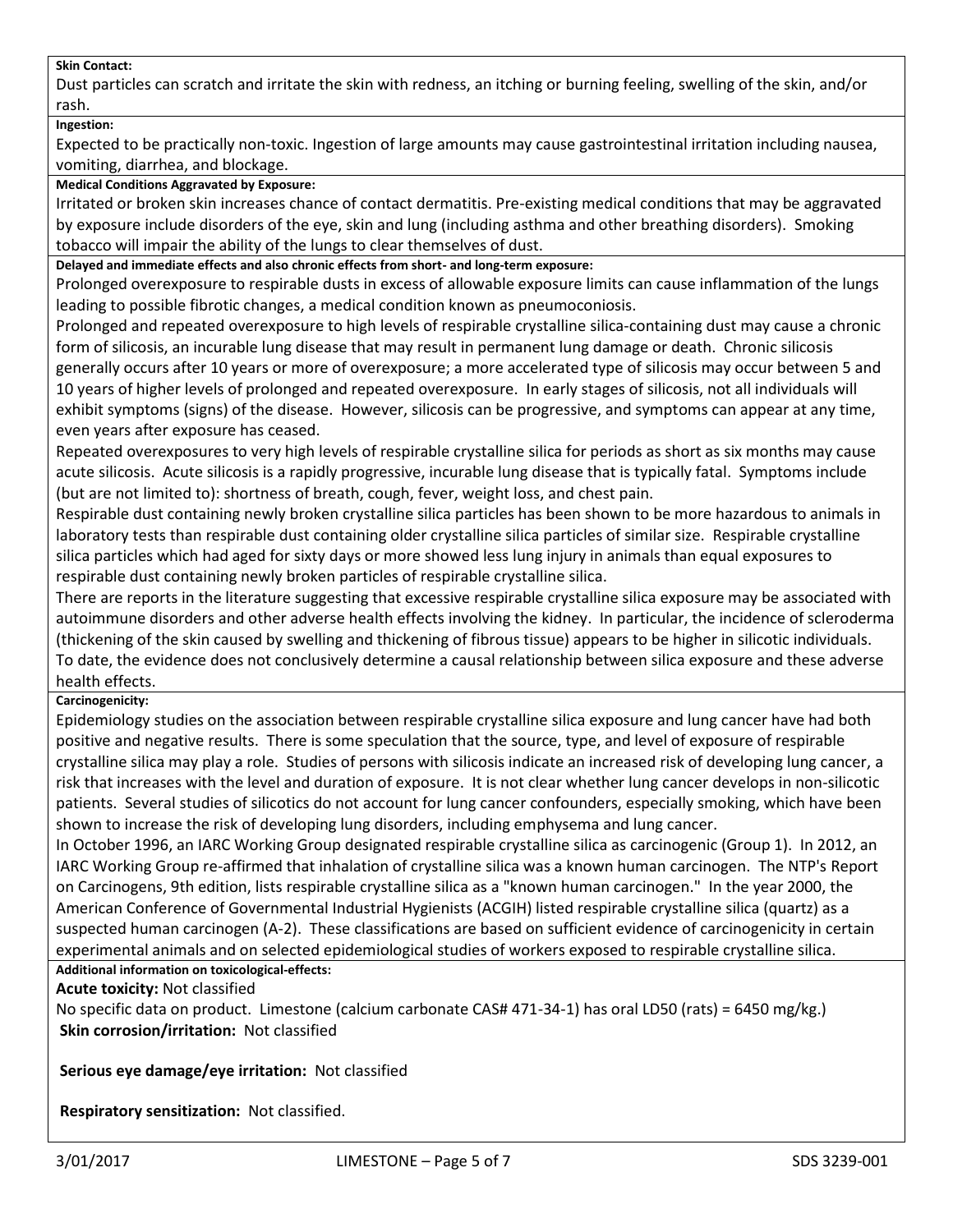**Skin sensitization:** Not classified.

**Germ cell Mutagenicity:** Not classified

**Carcinogenicity:** May cause cancer (Inhalation).

**Reproductive toxicity:** Not classified

**Specific target organ toxicity - single exposure:** Not classified

**Specific target organ- toxicity – repeated exposure:** Causes damage to organs (lungs, respiratory system) through prolonged or repeated exposure (inhalation)

**Aspiration toxicity:** Not classified (not applicable- solid material)

| 12. Ecological information                              |
|---------------------------------------------------------|
| Ecotoxicity (aquatic and terrestrial, where available): |
| Not determined                                          |
| Persistence and degradability:                          |
| Not determined                                          |
| <b>Bioaccumulative potential:</b>                       |
| Not determined                                          |
| Mobility in soil:                                       |
| Not determined                                          |
| <b>Other adverse effects:</b>                           |
| Not determined                                          |

#### **13. Disposal considerations**

#### **Safe handling and disposal of waste:**

Place contaminated materials in appropriate containers and dispose of in a manner consistent with applicable federal, state, and local regulations. Prevent from entering drainage, sewer systems, and unintended bodies of water. It is the responsibility of the user to determine, at the time of disposal, whether product meets criteria for hazardous waste. Product uses, transformations, mixture and processes, may render the resulting material hazardous.

| 14. Transport information       |
|---------------------------------|
| <b>UN Number:</b>               |
| Not regulated.                  |
| <b>UN Proper shipping name:</b> |
| Not regulated.                  |
| <b>Transport Hazard class:</b>  |
| Not applicable.                 |
| Packing group, if applicable:   |
| Not applicable.                 |
| Marine pollutant (Yes/No):      |
| Not applicable.                 |

#### **15. Regulatory information**

**Toxic Substances Control Act (TSCA):**

The components in this product are listed on the TSCA Inventory or are exempt.

**Comprehensive Environmental Response, Compensation and Liability Act (CERCLA):**

Releases of this material to air, land, or water are not reportable to the National Response Center under the Comprehensive Environmental Response, Compensation, and Liability Act (CERCLA) or to state and local emergency planning committees under the Superfund Amendments and Reauthorization Act.